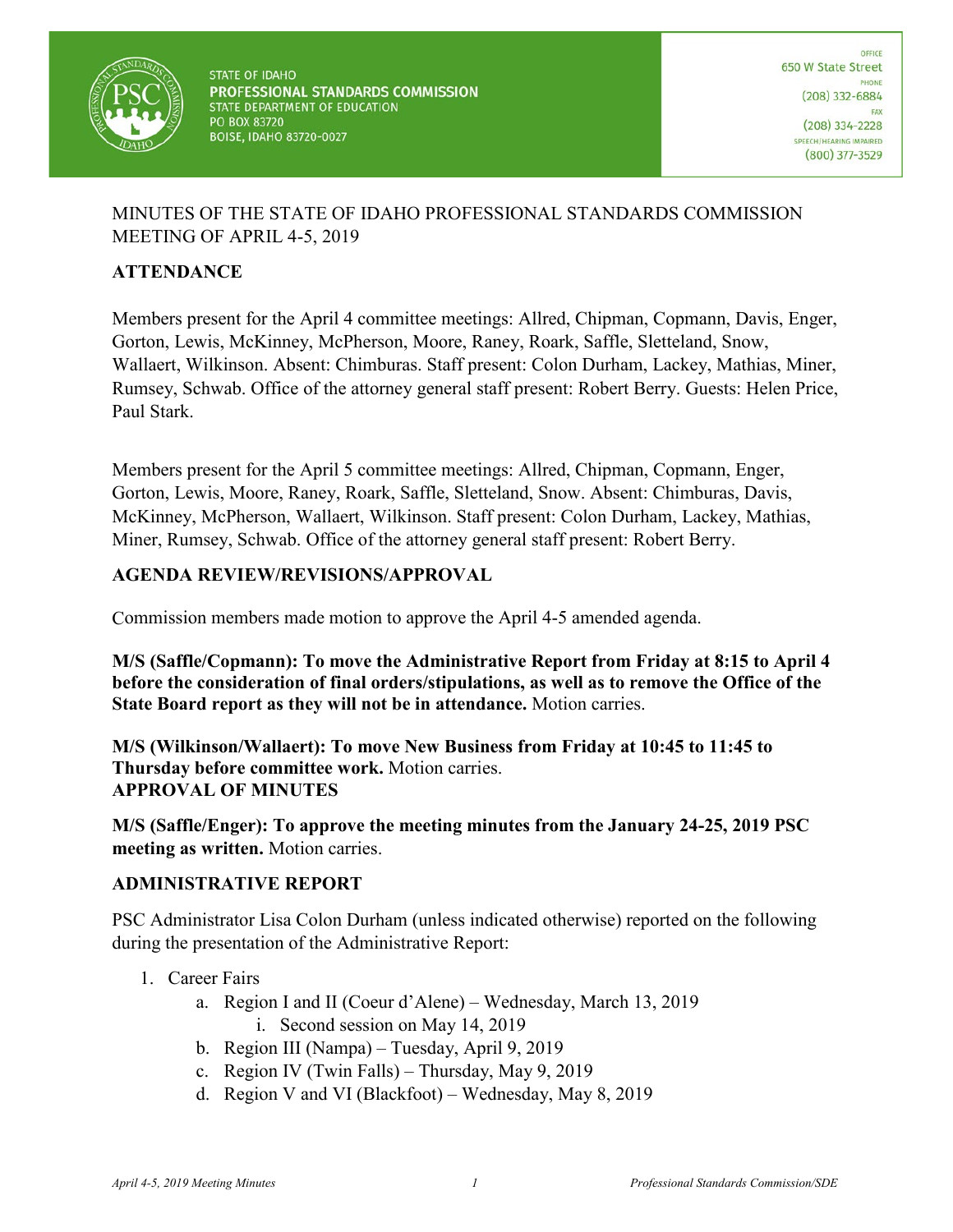- 2. Legislative Update
	- a. Lisa Colon Durham shared with the full commission information on Senate Bill 1058 regarding Charter School Administrators, as well as Senate Bill 1104 regarding Teacher Certification Renewal requirements. The results of a Negotiated Rulemaking meeting covering proposed changes to IDAPA 08.02.02 Rules Governing Uniformity were also shared with commission members.
- 3. 2019 Legislative Roadshow
	- a. Dates for the Legislative Roadshow have been rescheduled due to the Legislature still being in session. Colon Durham shared the new Legislative Roadshow dates with Commission members, as follows:
		- i. April 24 (Coeur d'Alene) North Idaho College
		- ii. April 25 (Lewiston) Lewis Clark State College
		- iii. April 29 (Boise) Red Lion Downtowner
		- iv. April 30 (Twin Falls) College of Southern Idaho Herrett Center
		- v. May 1 (Idaho Falls) Hilton Garden Inn
- 4. Program Reviews
	- a. Colon Durham shared dates for recent and upcoming Educator Preparation Program Reviews, as follows:
		- i. Northwest Nazarene University Focused Visit: September 29-October 2, 2018
		- ii. Brigham Young University-Idaho Full Unit Review: October 23-26, 2018
		- iii. Idaho State University Focused Visit: November 10-13, 2018
		- iv. American Board (ABCTE) Non-Traditional Review: May 20-23, 2019
- 5. Standards Reviews 2019-2020
	- a. Colon Durham shared dates for recent and upcoming Standards Reviews, as follows:
		- i. Communication Arts: March 14-15, 2019
		- ii. Computer Science & Engineering: May 2-3, 2019
		- iii. Physical Education & Health: Fall 2019
		- iv. Social Studies American Government/Political Science, Anthropology, Economics, Geography, History, Psychology, Social Studies, Sociology: Fall 2019.
- 6. Recent Staff Travel
	- a. Colon Durham shared recent staff travel. Cina Lackey and Shannon Miner traveled to Washington D.C. for the National Association for Alternative Certification (NAAC) Annual Conference on March 26-31, 2019. This year's focus was addressing teacher shortages and diversity through alternate routes.
- 7. Upcoming Staff Travel
	- a. Colon Durham reported that she and Cina Lackey will be traveling to the National Association of State Directors of Teacher Education and Certification (NASDTEC) Annual Meeting in Denver, Colorado from June 1-5, 2019.

#### **CONSIDERATION OF STIPULATION/FINAL ORDERS BY FULL COMMISSION**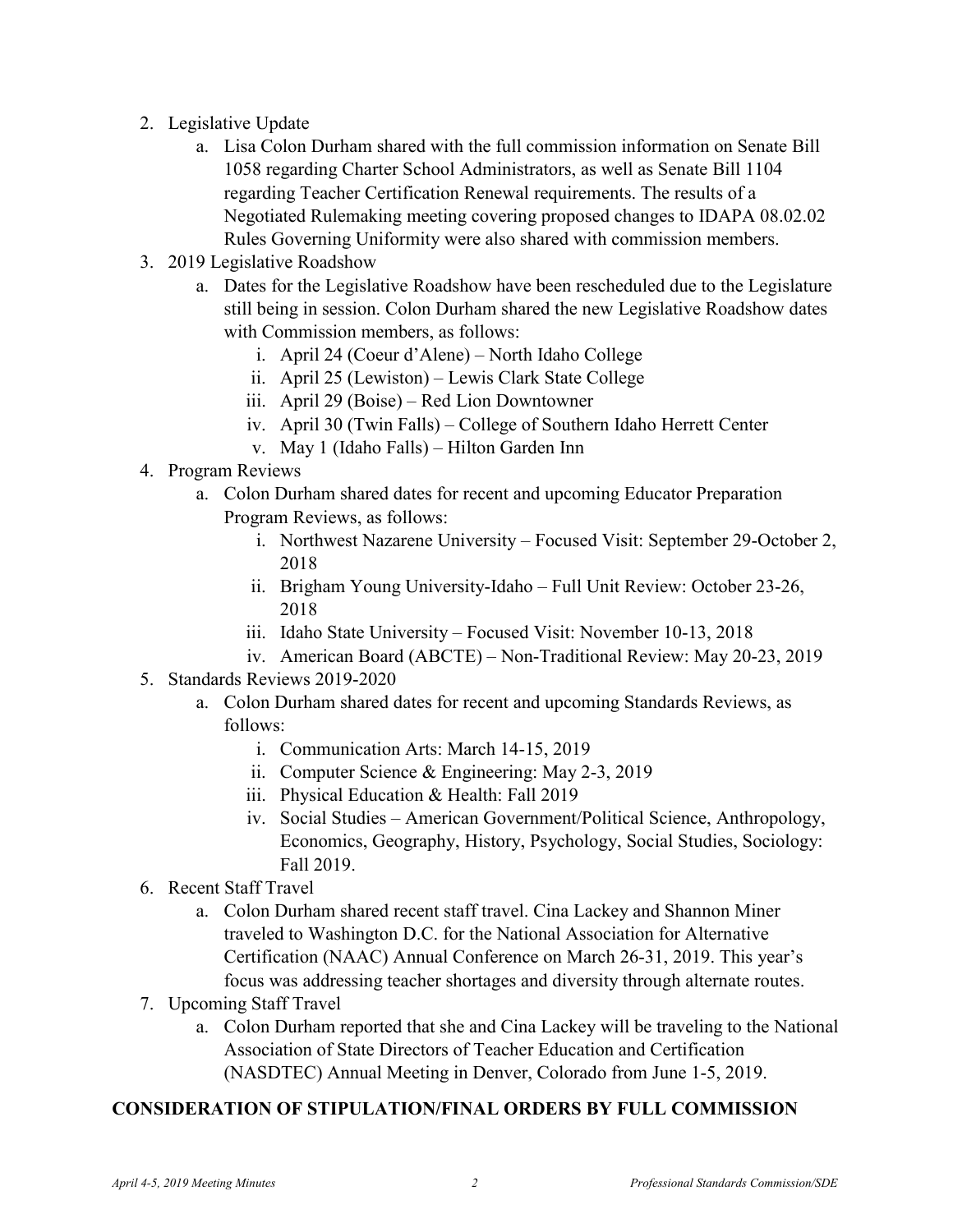**M/S (Wallaert/McConnell): In case number 21802, concerning the certificate(s) of Jason Benjamin, I move that the Professional Standards Commission enter a final order that is effective once signed, incorporating as findings of fact the allegations in the administrative complaint, adopting any counts alleged by the Chief Certification Officer as conclusions of law, and imposing the discipline requested by the Chief Certification Officer in the administrative complaint in the first paragraph under request for relief.** Copmann-yes; Enger-yes; McConnell-yes; McPherson-yes; Moore-yes; Raney-yes; Saffle-yes; Sletteland-yes; Snow-yes; Wallaert-yes. Members Allred, Chipman, Davis, Gorton, McKinney, Roark, and Wilkinson were recused from voting. Chimburas was absent.

**M/S (Enger/McConnell): In case number 21812, concerning the certificate(s) of Jordan Grant White, I move that the Professional Standards Commission enter a final order that is effective when signed, incorporating as findings of fact the allegations in the administrative complaint, adopting any counts alleged by the Chief Certification Officer as conclusions of law, and imposing the discipline requested by the Chief Certification Officer in the administrative complaint in the first paragraph under request for relief.** Copmannyes; Enger-yes; McConnell-yes; McPherson-yes; Moore-yes; Raney-yes; Saffle-yes; Slettelandyes; Snow-yes; Wallaert-yes; Wilkinson-yes. Members Allred, Chipman, Davis, Gorton, McKinney, and Roark were recused from voting. Chimburas was absent.

**M/S (Wallaert/Wilkinson): In case number 21813, concerning the certificate(s) of Marie Donnelly, I move that the Professional Standards Commission enter a final order that is effective when signed, incorporating as findings of fact the allegations in the administrative complaint, adopting any counts alleged by the Chief Certification Officer as conclusions of law, and imposing the discipline requested by the Chief Certification officer in the administrative complaint in the first paragraph under request for relief.** Copmann-yes; Enger-yes; McConnell-yes; McPherson-yes; Moore-yes; Raney-yes; Saffle-yes; Sletteland-yes; Snow-yes; Wallaert-yes; Wilkinson-yes. Members Allred, Chipman, Davis, Gorton, McKinney, and Roark were recused from voting. Chimburas was absent.

**M/S (Wallaert/Wilkinson): In case number 21821, concerning the certificate(s) of John Greer, I move that the Professional Standards Commission accept the proposed stipulation as written and enter the accompanying consent order, which will be effective once signed.**  Copmann-yes; Enger-yes; McConnell-yes; Moore-yes; Raney-yes; Saffle-yes; Sletteland-yes; Snow-yes; Wallaert-yes; Wilkinson-yes. Members Allred, Chipman, Davis, Gorton, McKinney, McPherson, and Roark were recused from voting. Chimburas was absent.

**M/S (McConnell/Enger): In case number 21822, concerning the certificate(s) of Jennifer L. NEED LAST NAME, I move that the Professional Standards Commission accept the proposed stipulation as written and enter the accompanying consent order, which will be effective once signed.** Copmann-yes; Enger-yes; McConnell-yes; Moore-yes; Raney-yes; Saffleyes; Sletteland-yes; Snow-yes; Wallaert-yes; Wilkinson-yes. Members Allred, Chipman, Davis, Gorton, McKinney, McPherson, and Roark were recused from voting. Chimburas was absent.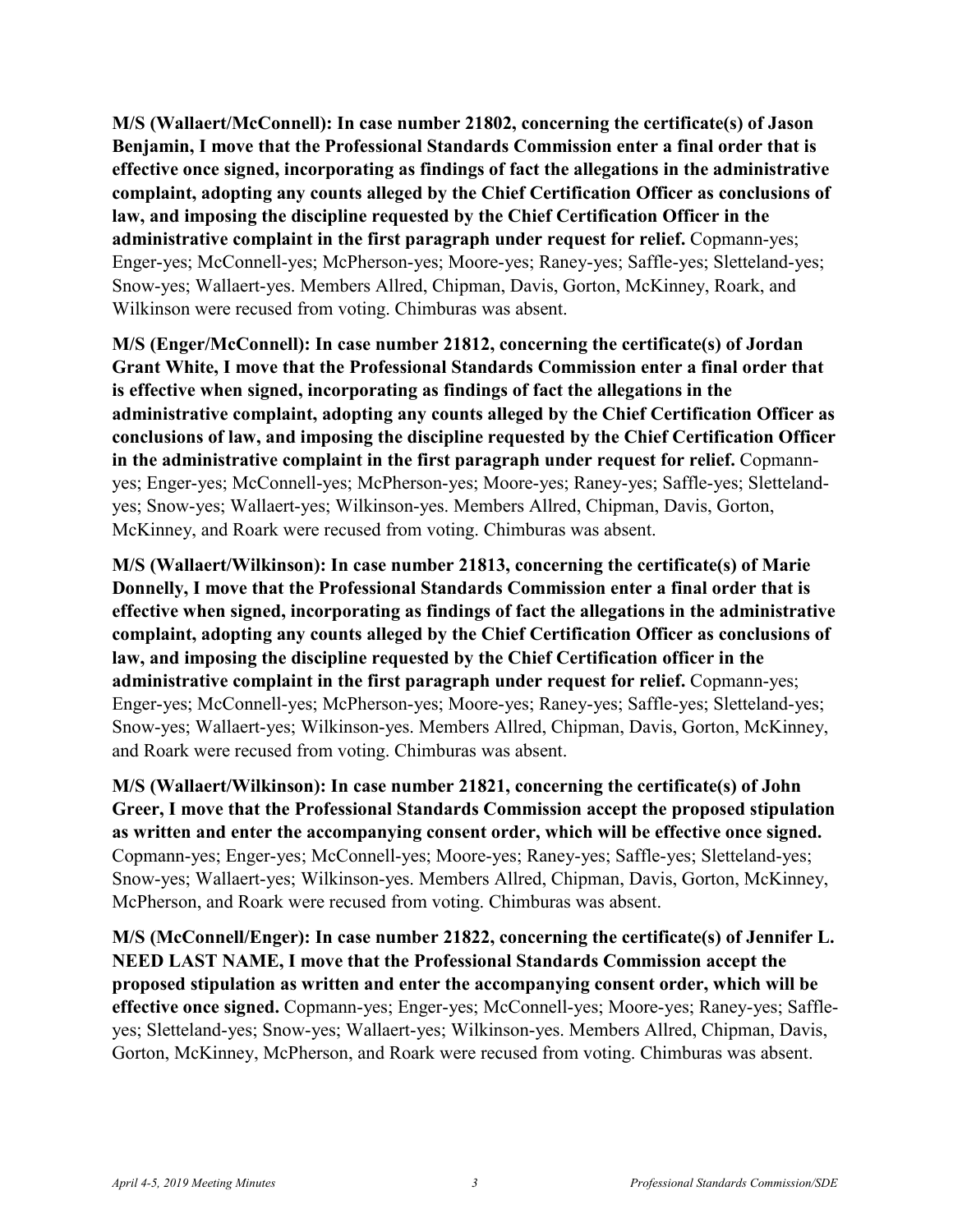**M/S (Enger/Wallaert): In case number 21824, concerning the certificate(s) of Robert N Hamilton, I move that the Professional Standards Commission accept the proposed stipulation as written and enter the accompanying consent order, which will be effective once signed.** Copmann-yes; Enger-yes; McConnell-yes; Moore-yes; Raney-yes; Saffle-yes; Sletteland-yes; Snow-yes; Wallaert-yes; Wilkinson-yes. Members Allred, Chipman, Davis, Gorton, McKinney, McPherson, and Roark were recused from voting. Chimburas was absent.

**M/S (Wallaert/Copmann): In case number 21825, concerning the certificate(s) of Krista Curtis, I move that the Professional Standards Commission accept the proposed stipulation as written and enter the accompanying consent order, which will be effective once signed.**  Copmann-yes; Enger-yes, McConnell-yes; Moore-yes; Raney-no; Saffle-yes; Sletteland-yes; Snow-yes; Wallaert-yes; Wilkinson-yes. Members Allred, Chipman, Davis, Gorton, McKinney, McPherson, and Roark were recused from voting. Chimburas was absent.

**M/S (McConnell/Enger): In case number 21827, concerning the certificate(s) of Rebecca E. Mason-Cales, I move that the Professional Standards Commission enter a final order that is effective when signed, incorporating as findings of fact the allegations in the administrative complaint, adopting any counts alleged by the Chief Certification officer as conclusions of law, and imposing the discipline requested by the Chief Certification Officer in the administrative complaint in the first paragraph under request for relief.** Copmannyes; Enger-yes; McConnell-yes; McPherson-yes; Moore-yes; Raney-yes; Saffle-yes; Slettelandyes; Snow-yes; Wallaert-yes; Wilkinson-yes. Members Allred, Chipman, Davis, Gorton, McKinney, and Roark were recused from voting. Chimburas was absent.

#### **BUDGET COMMITTEE**

Members present: Chipman, McKinney, Roark, Saffle, Snow. Staff present: Mathias.

Chair Tony Roark called Commission member's attention to the budget narrative for January 2019. For the month ending January 31, 2019, revenue was \$45,385. Expenditures for the month of January were \$44,435 with revenue exceeding expenditures by \$1,040. In addition to routine operational costs, about \$2,800 was spent on PSC meetings and staff travel costs came to about \$1,300. Remaining travel and hotel costs from educator preparation program reviews at Northwest Nazarene University, Brigham Young University-Idaho, and Idaho State University totaled \$3,267. The User Transaction and the Daily Cash Balance reports were reconciled and balanced for the month of January.

For the month ending February 28, 2019, revenue was \$39,405. Expenditures for the month of February were \$44,153 with expenditures exceeding revenue by \$4,748. In addition to routine operational costs, about \$2,500 was spent on PSC meetings, and staff travel totaled to \$1,804. Office space billing for the second half of FY2019 totaled \$4,997. Credential paper cost \$1,712. The User Transaction and the Daily Cash Balance reports were reconciled and balanced for the month of February.

**The Commission ACCEPTED the report of the Budget Committee.** Motion carried unanimously.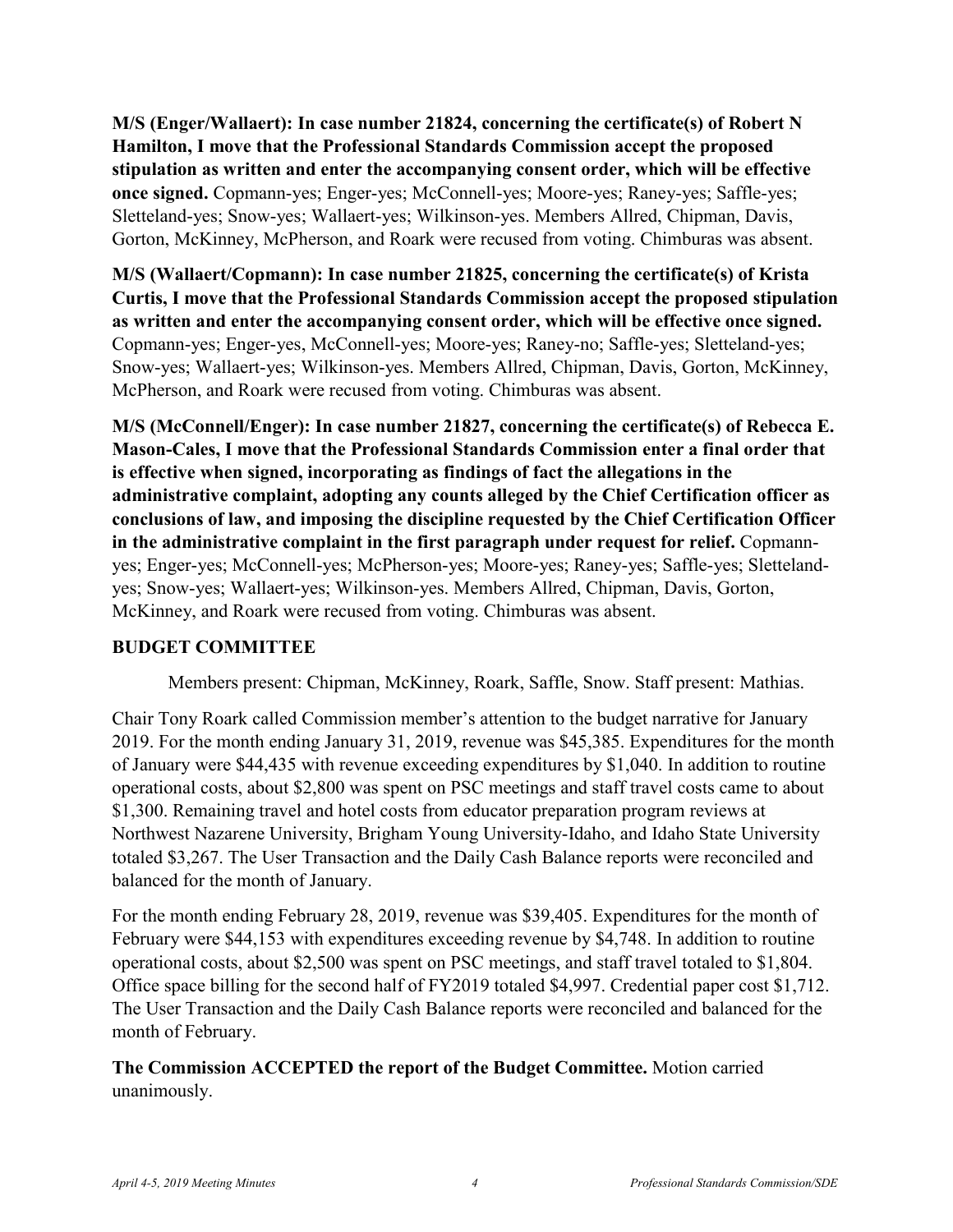#### **STANDARDS COMMITTEE**

Members present: Enger, McConnell, Moore, Raney, Sletteland, Snow. Staff present: Colon Durham, Lackey, Mathias.

Chair Jennifer Snow reported that the Standards Committee reviewed a proposed new endorsement of Instructional Technology that would be added under the current Teacher Leader endorsement.

### **M/S (Snow/Copmann) The Professional Standards Commission Standards Committee moves to recommend a new endorsement of Instructional Technology Endorsement to be added under the Teacher Leader Endorsement.** Motion carries.

The Standards Committee reported that it reviewed the Brigham Young University-Idaho CAEP State Team Report and the Brigham Young University-Idaho State Review Team Report. Following the review, the Committee recommended conditional approval for the unit as well as annual report submissions to the Professional Standards Commission in preparation for the fall 2021 mid-cycle review.

**M/S (Snow/McConnell) The Professional Standards Commission Standards Committee moves to recommend acceptance of the Brigham Young University-Idaho CAEP State Team Report and Brigham Young University-Idaho State Review Team Report as written, with the following changes: recommend CAEP Conditional Approval for the unit; additionally, in preparation for the State Mid-Cycle Focus Review in Fall 2021, the PSC recommends BYU-Idaho submit Annual Reports to the PSC on June 1, 2020, and June 1, 2021 (following the** *Standards for Initial Certification of Professional School Personnel* **for Program Reviews after July 1, 2020).** Motion carries.

Chair Jennifer Snow reported that the Standards Committee reviewed the Idaho State University Team Report and Rejoinder.

**M/S (Snow/Sletteland) The Professional Standards Commission Standards Committee moves to recommend acceptance of the Idaho State University State Team Report and Rejoinder; moving Special Education Director to Conditionally Approved due to insufficient evidence and lack of completers.** Motion carries.

At its April 4 committee meeting, the Standards Committee reviewed a proposal from Northwest Nazarene University to add a new program for Computer Science (6-12).

**M/S (Snow/Saffle) The Professional Standards Commission Standards Committee moves to recommend for Conditional Approval of Northwest Nazarene University's new program for Computer Science (6-12).** Motion carries.

In addition, the Standards Committee also reviewed Lewis Clark State College's new program for Alternative Authorization –Content Specialist – PACE Mastery-Based Pathway, with the following recommendation: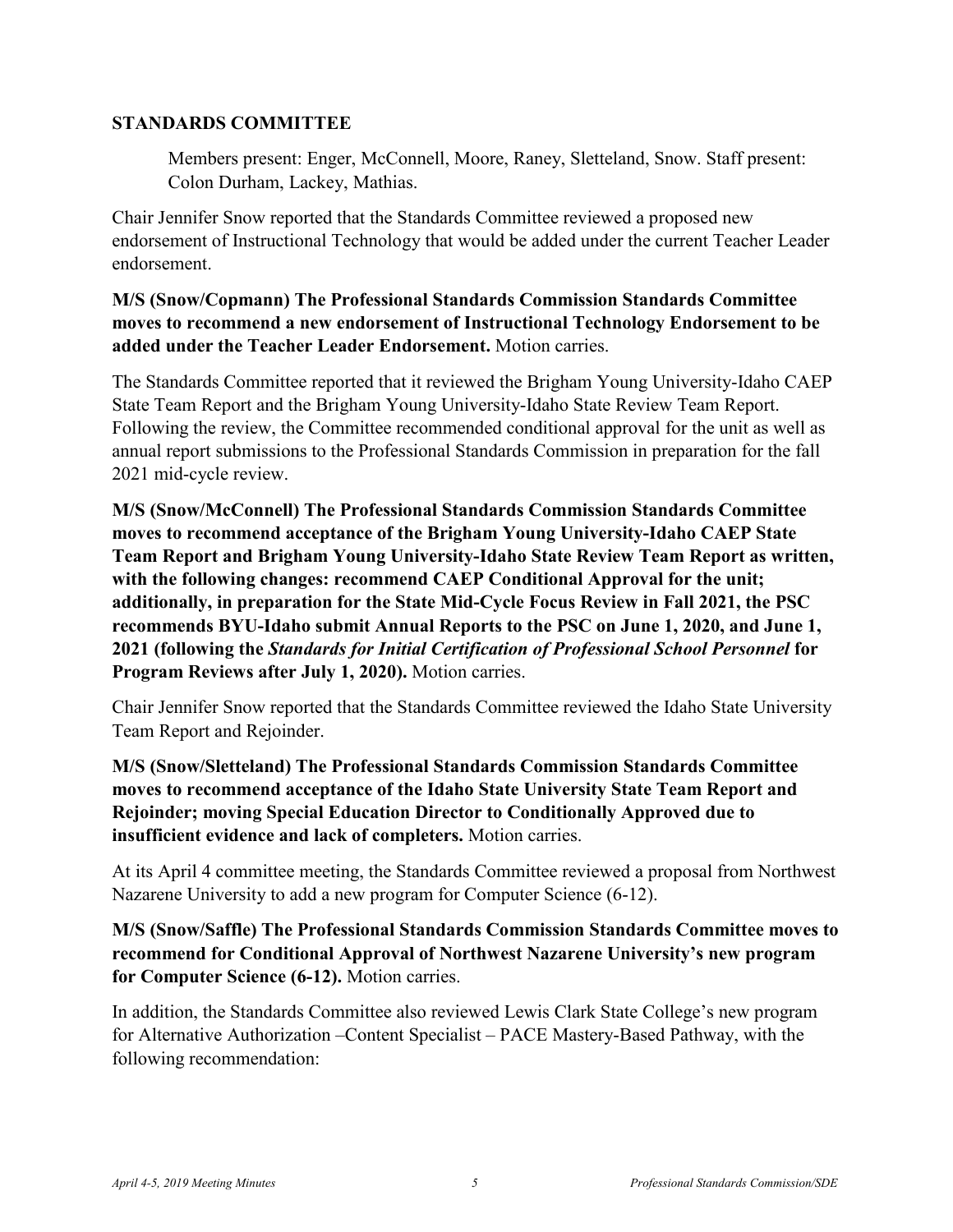**M/S (Snow/Saffle) The Professional Standards Commission Standards Committee moves to recommend for the State Board of Education to make a decision on Conditional Approval for Lewis Clark State College's new program for Alternative Authorization – Content Specialist – PACE Mastery-Based Pathway with PSC recognition that the proposal aligns to the Board-approved pathway while acknowledging the PSC Standards Committee's concerns that the lack of evidence in meeting enhancement standards per the** *Idaho*  **Standards for Initial Certification of Professional School Personnel.** Motion carries.

The Standards Committee also reviewed the College of Idaho's new program for Secondary Mathematics (6-12), and recommended conditional approval of the program to the full commission.

**M/S (Snow/Raney) The Professional Standards Commission Standards Committee moves to recommend for Conditional Approval of the College of Idaho's new program for Secondary Mathematics (6-12).** Motion carries.

After receiving feedback from Negotiated Rulemaking, the Standards Committee reviewed the revised incorporated by reference document *Idaho Standards for Initial Certification of Professional School Personnel*.

## **M/S (Snow/Saffle): The Professional Standards Commission Standards Committee moves to recommend the approval of the revised incorporated by reference document,** *Idaho*  **Standards for Initial Certification of Professional School Personnel.** Motion carries.

Chair Jennifer Snow reported that the Executive Committee requested that the Standards Committee look into Pro-Ethica, an ethics course offered by Educational Testing Services (ETS) as a potential certification or renewal requirement for Idaho Educators. At its committee meeting, the Standards Committee opted to bring the discussion to the full commission. The full commission discussed interest in Pro-Ethica, and tasked PSC staff with securing all commission members Pro-Ethica access and looking into finding a test group consisting of teachers and administrators who could provide feedback on the course from the field. The commission agreed to further the discussion at its June 2019 full commission meeting.

#### **The Commission ACCEPTED the report of the Standards Committee.** Motion carries.

#### **EXECUTIVE COMMITTEE**

Members present: Allred, Chipman, Davis, Gorton, McKinney, McPherson, Roark. Staff present: Colon Durham, Schwab. Office of the Attorney General staff present: Robert Berry. Guest: Paul Stark.

At its April 4 committee meeting, Vice-Chair Marg Chipman reported that the Executive Committee considered 10 cases regarding potential Code of Ethics violations, two of which were found to have no probable cause, and one of which resulted in the Committee accepting evidence submitted to support reinstatement of a certificate. Of those seven cases found to have probable cause: three (3) resulted in recommendation for revocation, one (1) resulted in recommendation for a fixed two-year suspension with the required completion of a three (3) credit ethics course,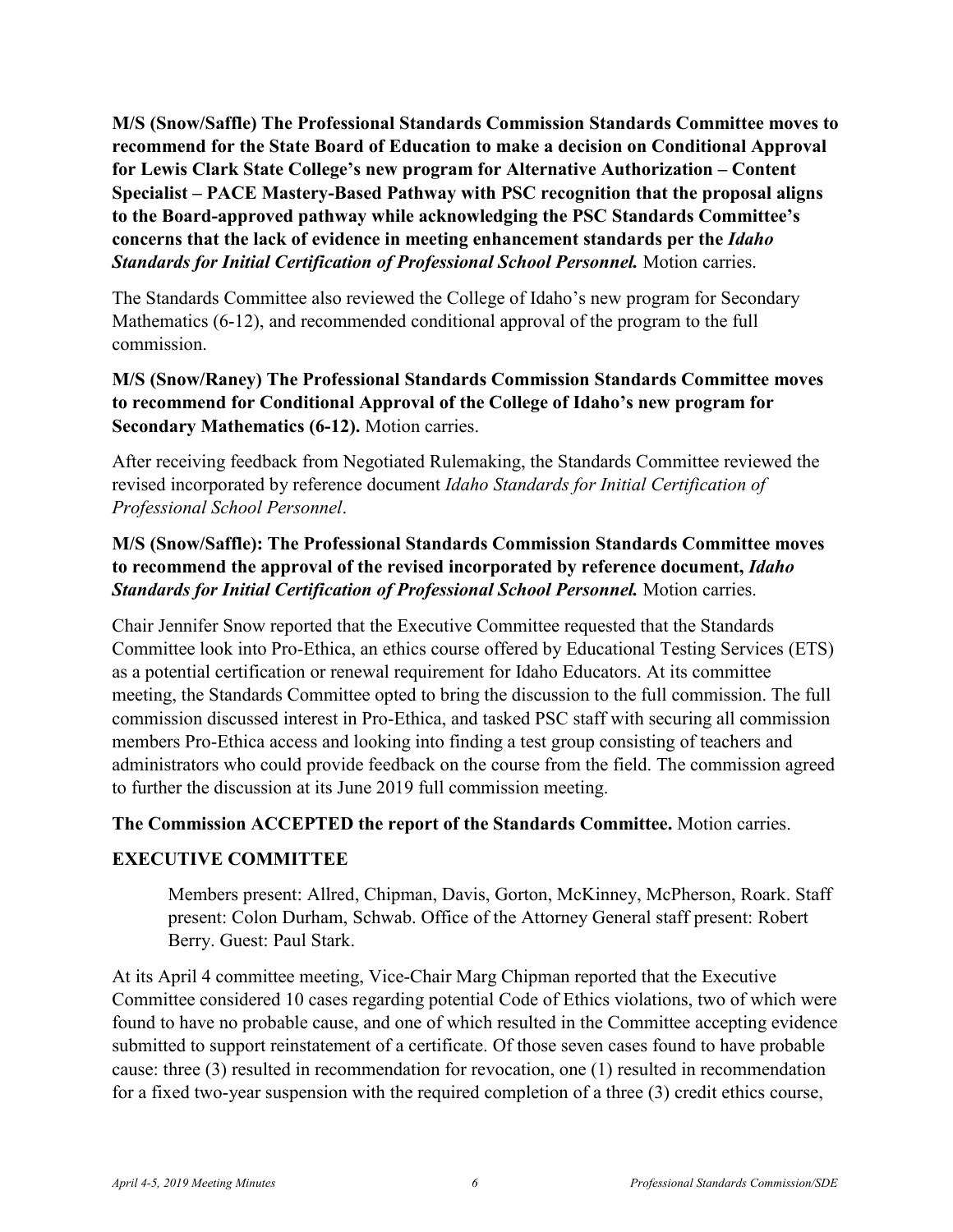one (1) resulted in the recommendation for a letter of reprimand and completion of a three (3) credit ethics course, one (1) resulted in the recommendation for a letter of reprimand and completion of a three (3) credit boundaries course, one (1) resulted in the recommendation of a fixed two-year suspension, and one (1) certificate was reinstated after completion of imposed conditions.

Prior to going into Executive session to review cases regarding potential Code of Ethics violations, the Executive Committee reviewed proposed changes to IDAPA Rule and the Code of Ethics, for which Lisa Colon Durham and Paul Stark were present.

**M/S (Chipman/Gorton): Under Idaho Code 74-206 (1)(d), to move the Executive Committee into Executive Session to consider investigatory records exempt from disclosure under Chapter 1 of Title 74, Idaho Code:** Allred – yes; Chipman – yes; Davis – yes; Gorton – yes; McKinney – yes; McPherson – yes; Roark – yes.

**M/S (Chipman/McKinney): To move the Executive Committee into Open Session, after entering Executive Session to consider investigatory records exempt from disclosure under Chapter 1 of Title 74, Idaho Code.** Allred – yes; Chipman – yes; Davis – yes; Gorton – yes; McKinney – yes; McPherson – yes; Roark – yes.

**M/S (McKinney/Chipman): To move that the Executive Committee in Case Number 21904 find no probable cause.** Motion carries.

**M/S (McKinney/Gorton): To move that the Executive Committee in Case Number 21903 find probable cause and recommend a stipulation that imposes revocation.** Motion carries.

**M/S (McKinney/Chipman): To move that the Executive Committee in Case Number 21909 find probable cause and recommend a stipulation that imposes revocation.** Motion carries.

**M/S (McKinney/Gorton): To move that the Executive Committee in Case Number 21908 find probable cause and recommend a stipulation that imposes revocation.** Motion carries.

**M/S (McKinney/McPherson): To move that the Executive Committee in Case Number 21907 find probable cause and recommend a stipulation that imposes a fixed two-year suspension with the completion of a three (3) credit ethics course.** Motion carries.

**M/S (McKinney/Chipman): To move that the Executive Committee in Case Number 21902 find probable cause and recommend a stipulation that imposes a letter of reprimand and completion of a three (3) credit ethics course.** Motion carries.

**M/S (McKinney/Allred): To move that the Executive Committee in Case Number 21905 find probable cause and recommend a stipulation that imposes a letter of reprimand and completion of a three (3) credit boundaries course.** Motion carries.

**M/S (McKinney/Davis): To move that the Executive Committee in Case Number 21906 find probable no probable cause.** Motion carries.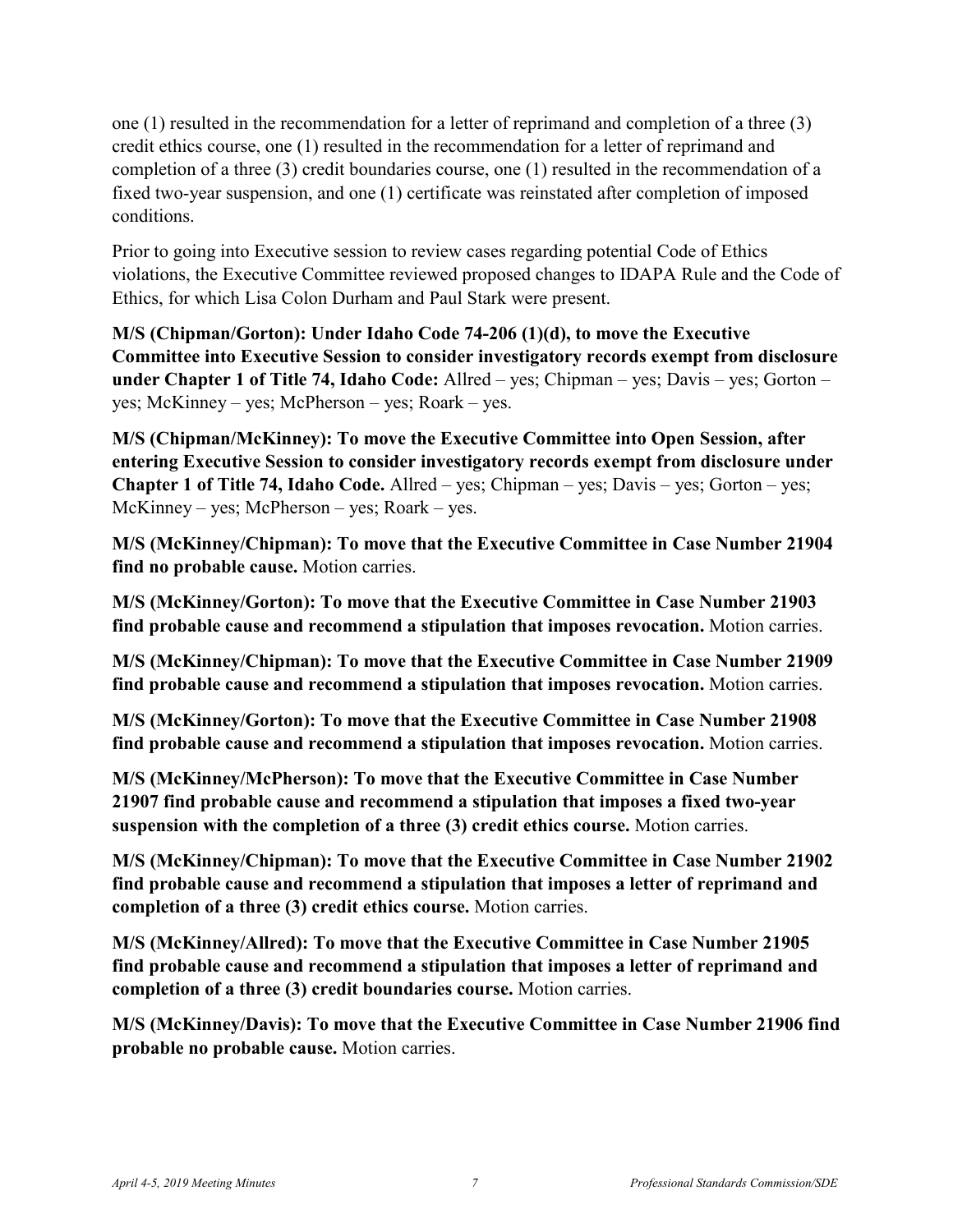**M/S (McKinney/Gorton): To move that the Executive Committee in Case Number 21901 find probable cause and recommend a stipulation that imposes a fixed two-year suspension.**  Motion carries.

**M/S (McKinney/Roark): To move that the Executive Committee in Case Number 21710 accept evidence to support reinstatement of certificate.** Motion carries.

**The Commission ACCEPTED the report of the Executive Committee.** Motion carries.

# **AUTHORIZATIONS COMMITTEE**

Members present: Copmann, Saffle, Wallaert, Wilkinson. SDE staff present: Miner. Absent: Chimburas.

At its April 4 committee meeting, the Authorizations Committee reviewed 42 applications (some applications with multiple endorsement requests) for a total of 45 endorsements. There were 16 Content Specialist applications with a total of 18 endorsements, 12 Provisional applications with 12 endorsements, no Pupil Service Staff applications, and 14 Teacher to New applications with 15 endorsements.

Chair Elisa Saffle reported that the Authorizations Committee reviewed 16 Content Specialist Applications for a total of 18 endorsements, as follows:

| Last Name      | <b>First Name</b> | District            | Endorsement     | Endorsement   | New/Renewal |
|----------------|-------------------|---------------------|-----------------|---------------|-------------|
|                |                   |                     | Requested $(1)$ | Requested (2) | Year        |
| Marizza        | Joni              | American            | School          |               | $Y-1$       |
|                |                   | Falls Joint         | Counselor       |               |             |
|                |                   | District            | $(K-12)$        |               |             |
| Sutton         | Samantha          | Blaine              | Mathematics     |               | $Y-1$       |
|                |                   | County              | $(6-12)$        |               |             |
|                |                   | District            |                 |               |             |
| <b>Barraza</b> | Ira               | Bonneville          | Exceptional     |               | $Y-1$       |
|                |                   | Joint District      | Child           |               |             |
|                |                   |                     | Generalist      |               |             |
|                |                   |                     | $(K-12)$        |               |             |
| Dietz          | Mae               | Bonneville          | Exceptional     |               | $Y-1$       |
|                |                   | Joint District      | Child           |               |             |
|                |                   |                     | Generalist      |               |             |
|                |                   |                     | $(K-12)$        |               |             |
| Smith          | Kerri             | Bonneville          | All Subjects    |               | $Y-1$       |
|                |                   | Joint District      | $(K-8)$         |               |             |
| Mendez         | Jose              | <b>Chief Tahgee</b> | All Subjects    |               | $Y-1$       |
|                |                   | Elementary          | $(K-8)$         |               |             |
|                |                   | Academy             |                 |               |             |
| Fugal          | Jeremy            | Glenns Ferry        | Exceptional     |               | $Y-1$       |
|                |                   | Joint District      | Child           |               |             |
|                |                   |                     | Generalist      |               |             |
|                |                   |                     | $(K-12)$        |               |             |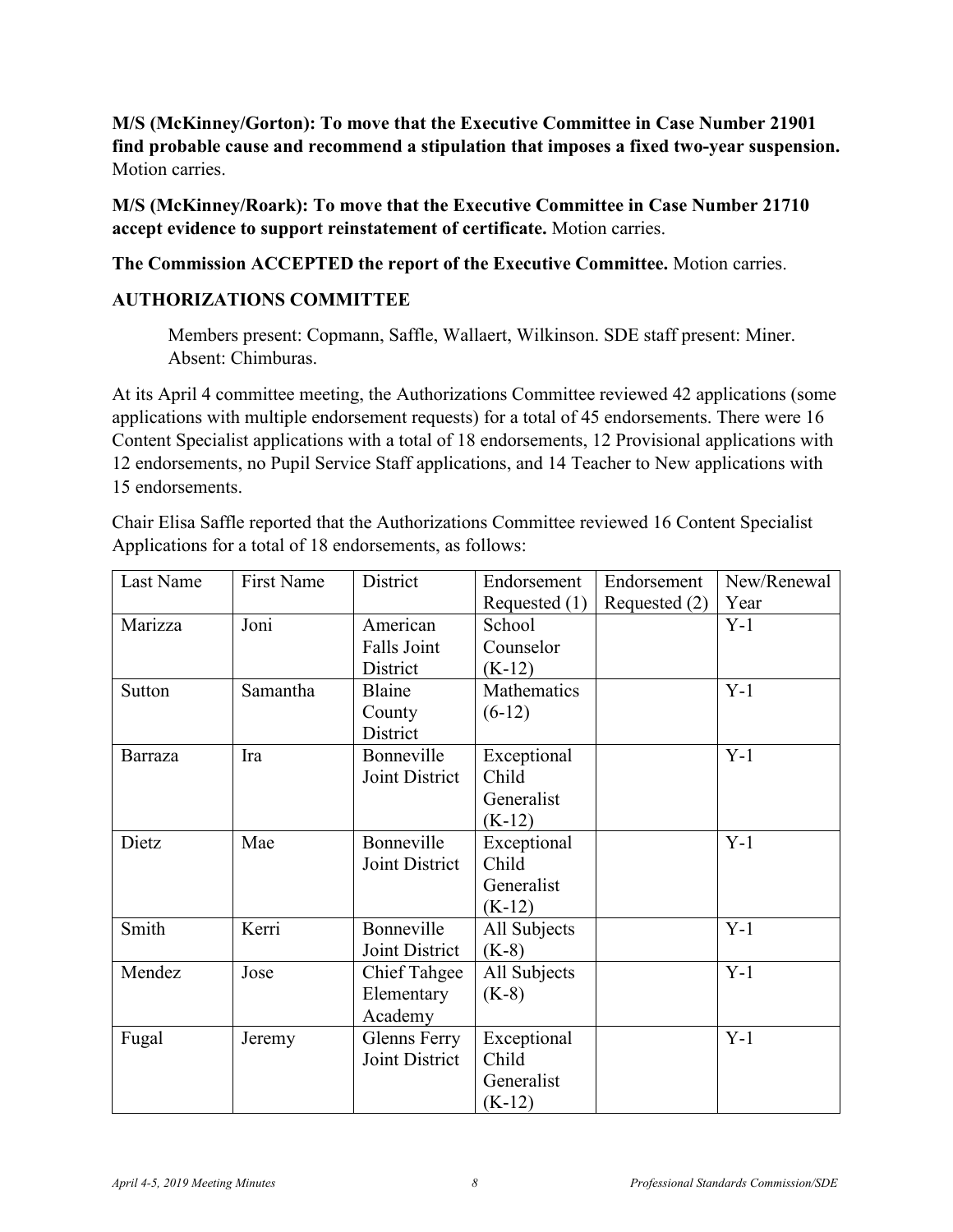| <b>Bolich</b> | Gabrielle    | Jerome Joint       | Exceptional  |              | $Y-1$ |
|---------------|--------------|--------------------|--------------|--------------|-------|
|               |              | District           | Child        |              |       |
|               |              |                    | Generalist   |              |       |
|               |              |                    | $(K-12)$     |              |       |
| <b>Butler</b> | Lisha        | Minidoka           | All Subjects |              | $Y-1$ |
|               |              | County Joint       | $(K-8)$      |              |       |
|               |              | District           |              |              |       |
| Latta         | Mary Abigail | Pocatello          | English (6-  |              | $Y-1$ |
|               |              | School             | 12)          |              |       |
|               |              | District           |              |              |       |
| Pearson       | Courtney     | Pocatello          | All Subjects |              | $Y-1$ |
|               |              | School             | $(K-8)$      |              |       |
|               |              | District           |              |              |       |
| Webb          | Jamie        | <b>Snake River</b> | Exceptional  | All Subjects | $Y-1$ |
|               |              | District           | Child        | $(K-8)$      |       |
|               |              |                    | Generalist   |              |       |
|               |              |                    | $(K-23)$     |              |       |
| Burger        | Christopher  | Soda Springs       | Biological   | Physical     | $Y-1$ |
|               |              | Joint District     | Science (6-  | Science (6-  |       |
|               |              |                    | 12)          | 12)          |       |
| Campbell      | Jessica      | <b>Twin Falls</b>  | English (6-  |              | $Y-1$ |
|               |              | District           | 12)          |              |       |
| McMurdie      | Carrie anne  | <b>Twin Falls</b>  | All Subjects |              | $Y-1$ |
|               |              | District           | $(K-8)$      |              |       |
| Morris        | Conner       | Wilder             | All Subjects |              | $Y-1$ |
|               |              | District           | $(K-8)$      |              |       |

Chair Elisa Saffle reported that the Authorizations Committee reviewed 12 Provisional Applications for a total of 12 endorsements, as follows:

| Last Name | <b>First Name</b> | District       | Endorsement     | Endorsement   | New/Renewal |
|-----------|-------------------|----------------|-----------------|---------------|-------------|
|           |                   |                | Requested (1)   | Requested (2) | Year        |
| Burger    | Christopher       | Soda Springs   | Mathematics     |               |             |
|           |                   | Joint District | $(6-12)$        |               |             |
|           |                   |                |                 |               |             |
| Hamblin   | Maria             | Marsing Joint  | All Subjects    |               |             |
|           |                   | District       | $(K-8)$         |               |             |
| Jayo      | <b>Nicolas</b>    | Hagerman       | Physical        |               |             |
|           |                   | Joint District | Education       |               |             |
|           |                   |                | $(PE)$ (K-12)   |               |             |
| Johnson   | Leeland           | Hagerman       | Music $(K-12)$  |               |             |
|           |                   | Joint District |                 |               |             |
| Knight    | Michael           | Clark County   | Health $(6-12)$ |               |             |
|           |                   | District       |                 |               |             |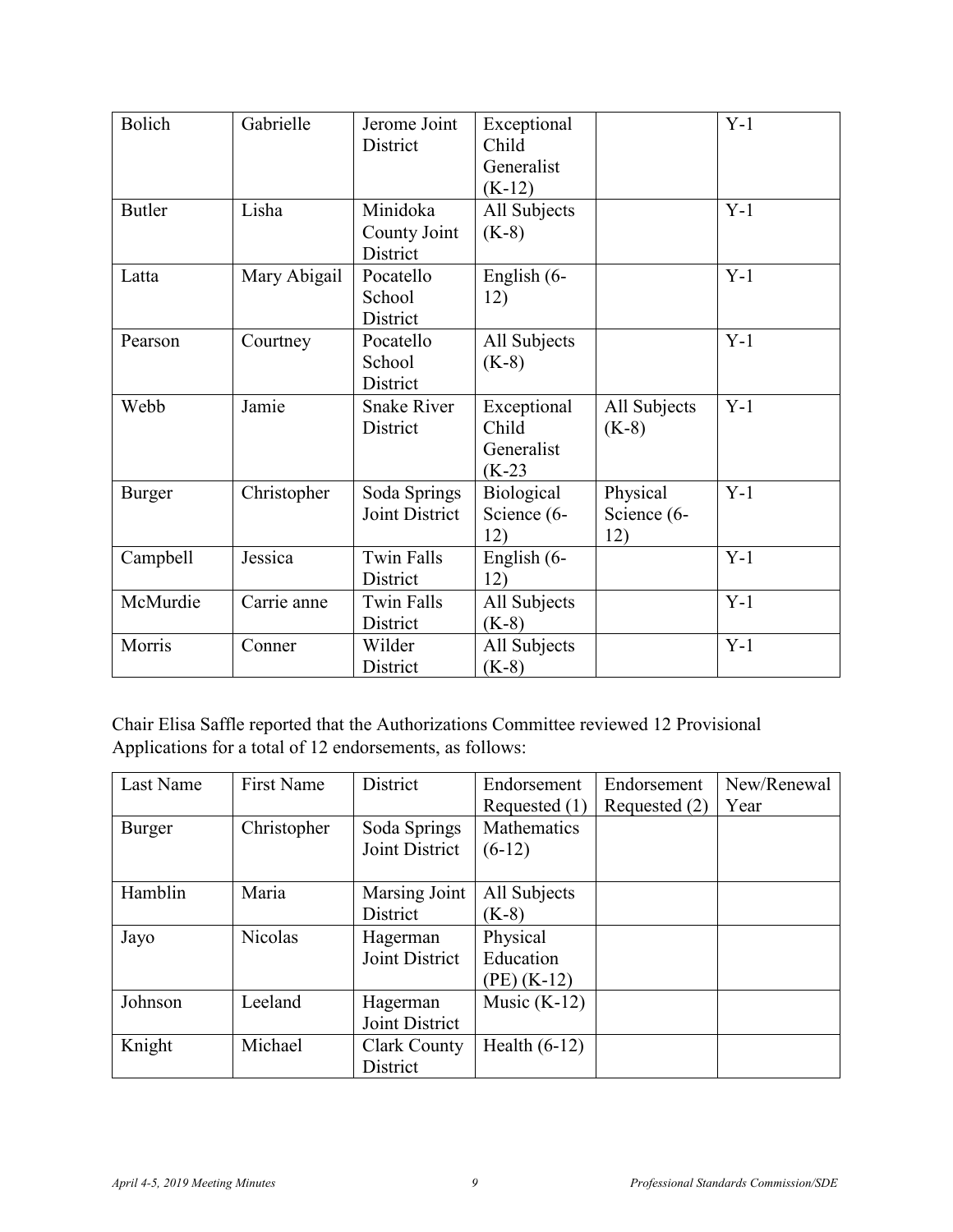| Navarro   | Felipe  | Jerome Joint   | All Subjects       |  |
|-----------|---------|----------------|--------------------|--|
| Alvarez   |         | District       | $(K-8)$            |  |
| Pavey     | Steffie | West Bonner    | Mathematics        |  |
|           |         | County         | $(6-12)$           |  |
|           |         | District       |                    |  |
| Ruffridge | Shayla  | Gem Prep:      | All Subjects       |  |
|           |         | Pocatello, Inc | $(K-8)$            |  |
| Smith     | Weston  | Twin Falls     | <b>Visual Arts</b> |  |
|           |         | District       | $(K-12)$           |  |
| Whitted   | Alicen  | Coeur          | English (6-        |  |
|           |         | d'Alene        | 12)                |  |
|           |         | District       |                    |  |
| Willis    | Julian  | Bonneville     | <b>Business</b>    |  |
|           |         | Joint District | Technology         |  |
|           |         |                | Education (6-      |  |
|           |         |                | 12)                |  |
| Zaragoza  | Isidro  | Caldwell       | Mathematics        |  |
|           |         | District       | $(6-12)$           |  |

Chair Elisa Saffle reported that the Authorizations Committee reviewed 14 Teacher to New Applications for a total of 15 endorsements, as follows:

| Last Name   | <b>First Name</b> | District          | Endorsement          | Endorsement | New/Renewal |
|-------------|-------------------|-------------------|----------------------|-------------|-------------|
|             |                   |                   | Requested $(1)$      | Requested   | Year        |
|             |                   |                   |                      | (2)         |             |
| Abel Boiron | Amy               | Blaine            | World                |             |             |
|             |                   | County            | $L$ anguage $-$      |             |             |
|             |                   | District          | French $(K-12)$      |             |             |
| Carder      | Jacob             | <b>Twin Falls</b> | Graphic/Printing     |             |             |
|             |                   | District          | Communication        |             |             |
|             |                   |                   | $(6-12)$             |             |             |
| DeLeon      | Jesus             | <b>Twin Falls</b> | Exceptional          |             |             |
|             |                   | District          | Child Generalist     |             |             |
|             |                   |                   | $(K-12)$             |             |             |
| Fairbanks   | Tiahna            | Gooding           | <b>Blended Early</b> |             |             |
|             |                   | Joint             | Childhood            |             |             |
|             |                   | District          | Education/Early      |             |             |
|             |                   |                   | Childhood            |             |             |
|             |                   |                   | Special              |             |             |
|             |                   |                   | Education (PK-       |             |             |
|             |                   |                   | 3)                   |             |             |
| Goucher     | Nicole            | Potlatch          | Director of          |             |             |
|             |                   | District          | Special              |             |             |
|             |                   |                   | Education (Pre –     |             |             |
|             |                   |                   | $K-12$               |             |             |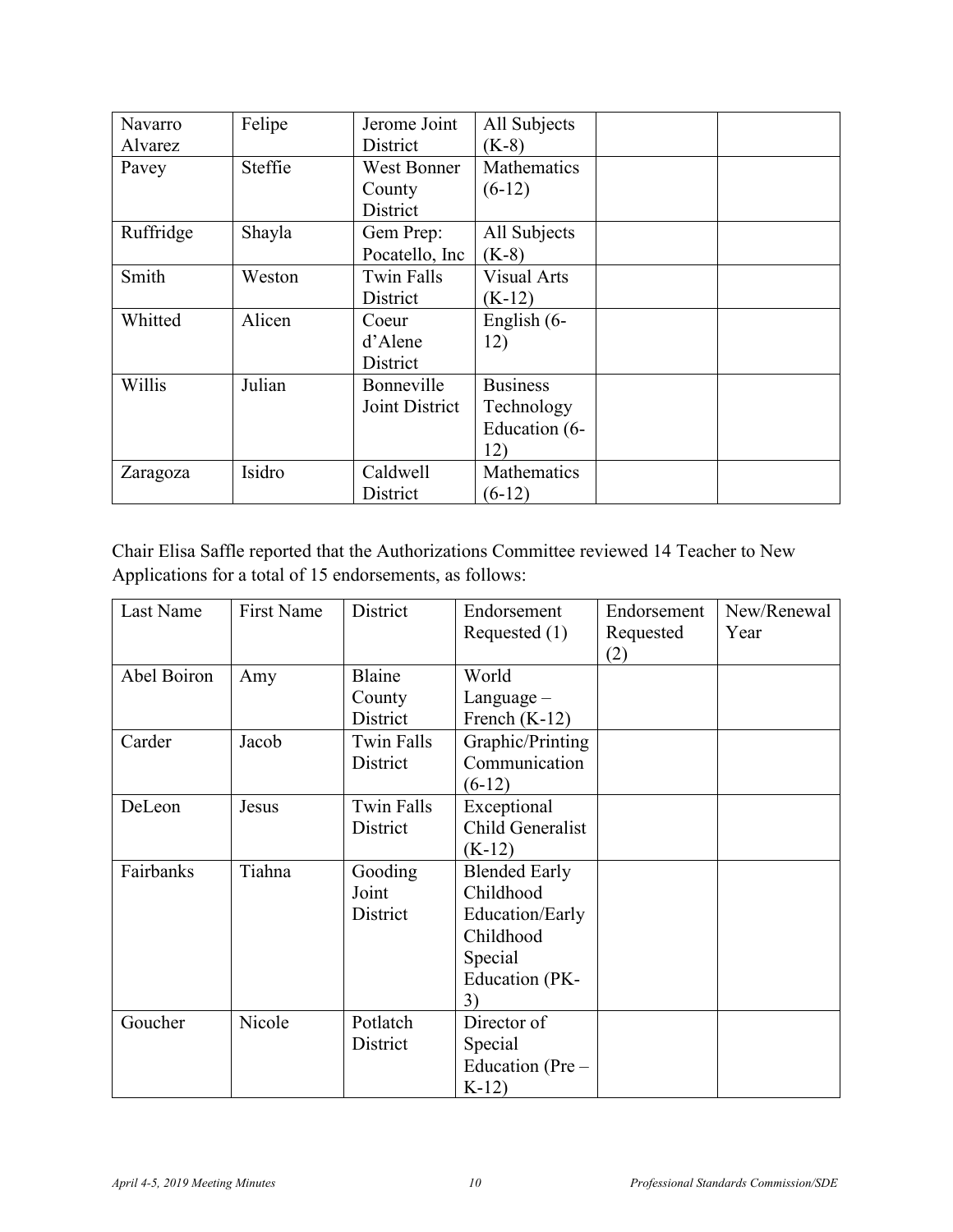| Kopecky      | Heather   | Joint School<br>District No.<br>2              | Natural Science<br>$(6-12)$                                                                          |  |
|--------------|-----------|------------------------------------------------|------------------------------------------------------------------------------------------------------|--|
| Parks        | Tara      | Kimberly<br>District                           | <b>Blended Early</b><br>Childhood<br>Education/Early<br>Childhood<br>Special<br>Education (PK-<br>3) |  |
| Peterson     | Kellsie   | Melba Joint<br>District                        | Biological<br>Science $(6-12)$                                                                       |  |
| Renz         | Codie     | Joint School<br>District No.<br>2              | All Subjects (K-<br>8)                                                                               |  |
| Ryan         | Nancy     | Jerome Joint<br>District                       | Earth and Space<br>Science $(6-12)$                                                                  |  |
| Schafer      | Kimberly  | Joint School<br>District No.<br>$\overline{2}$ | <b>Social Studies</b><br>$(5-9)$                                                                     |  |
| Worthington  | Rodney    | Soda<br>Springs<br>Joint<br>District           | Director of<br>Special<br><b>Education</b> (Pre-<br>$K-12$                                           |  |
| Wright       | Stephanie | The Village<br>Charter<br>School, Inc          | History $(6-12)$                                                                                     |  |
| Wright-Allen | Shantel   | Soda<br>Springs<br>Joint<br>District           | Exceptional<br>Child Generalist<br>$(K-12)$                                                          |  |

#### **The Commission ACCEPTED the report of the Authorizations Committee.** Motion carries.

#### **DISCUSSION REGARDING PROPOSED RULE CHANGE**

The full commission discussed proposed changes to IDAPA 08.02.02 Rules Governing Uniformity that resulted from Negotiated Rulemaking. The full commission agreed for each committee to take the proposed changes to their committee meetings for further discussion and revision. Following the committee meetings, the full commission reviewed the proposed changes and recommended their approval.

#### **M/S (Snow/Copmann): I move to recommend approval of revised proposed changes to IDAPA Rule.** Motion carries.

#### **LEADERSHIP TEAM**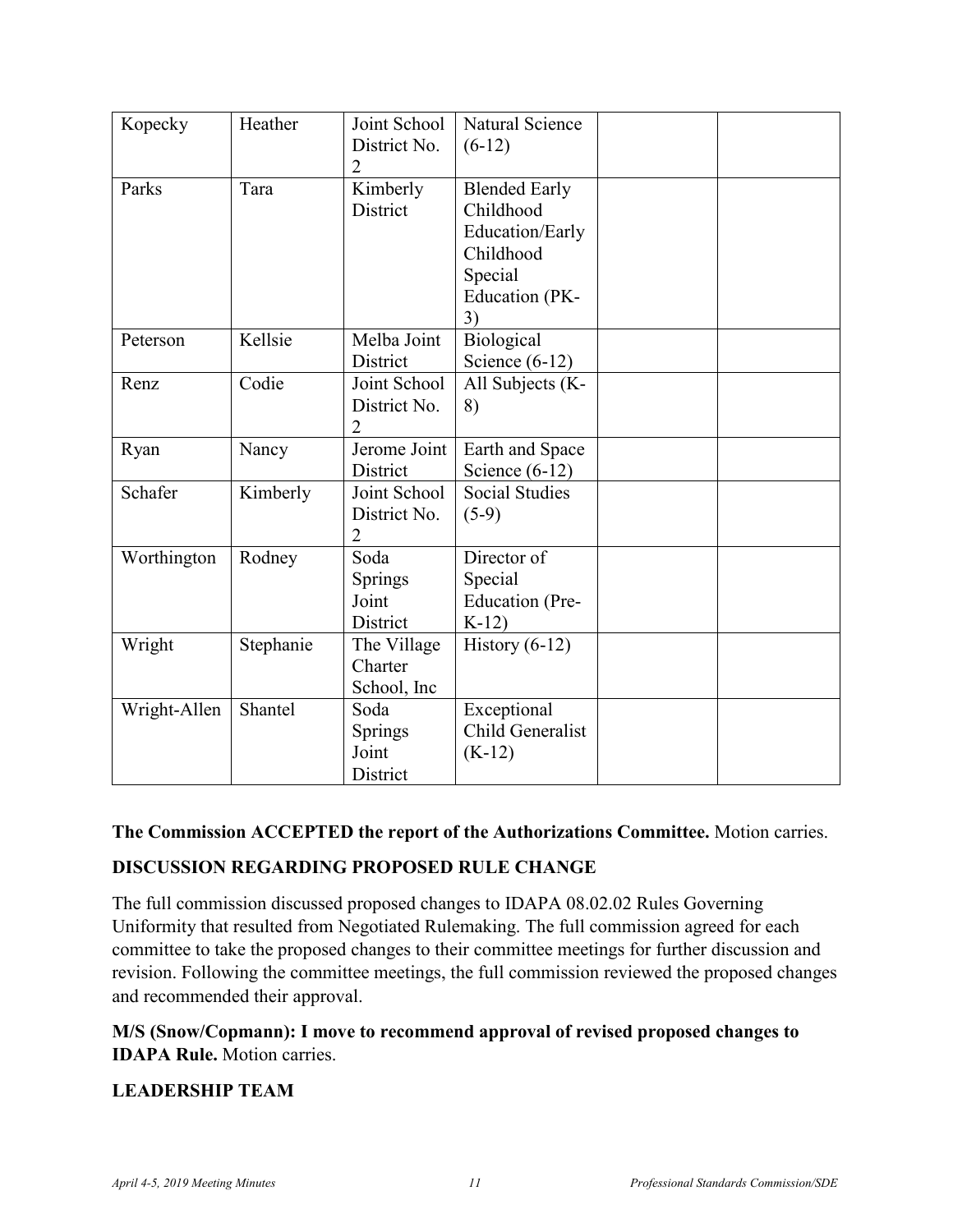The Leadership Team met to review and amend the meeting agenda, and amended the agenda to have remove the State Board Report from the agenda, move the Administrative Report to Thursday's meeting, and to set the 2019-2020 meeting dates on Thursday instead of Friday. In addition, the team discussed proposed changes from Negotiated Rulemaking.

The Leadership Team met to review the proposed meeting agenda. Due to scheduling conflict for some members on the second day of the meeting, the setting of the 2019-2020 meeting dates was rescheduled to Thursday, April 4.

#### **NEW BUSINESS**

**M/S (Saffle/Gorton): To set the dates for the 2019-2020 PSC meetings as follows:** 

- **September 19-20, 2019**
- **November 14-15, 2019**
- **January 16-17, 2020**
- **April 9-10, 2020**
- **June 11-12, 2020**

Motion carries.

## **OLD BUSINESS**

No old business.

# **COMMUNICATION PLAN**

Taylor Raney reported that items of interest in these meeting minutes for member communication to constituencies include the following:

- The State Department of Education will be hosting regional Career Fairs this spring. Upcoming dates are as follows, and registration and location information can be found on the [State Department of Education website:](http://www.sde.idaho.gov/events/career-fair/index.html)
	- o Region III (Nampa) April 9
	- o Region IV (Twin Falls) May 9
	- o Region V and VI (Blackfoot) May 8
	- o Region I and II (Coeur d'Alene) May 14
- The Professional Standards Commission has set its 2019-2020 meeting dates:
	- o September 19-20, 2019
	- o November 14-15, 2019
	- o January 16-17, 2020
	- o April 9-10, 2020
	- $\circ$  June 11-12, 2020
- At its April 4 committee meeting, the Authorizations Committee reviewed 42 applications for a total of 45 endorsements, including:
	- o 16 Content Specialist Applications
	- o 12 Provisional Applications